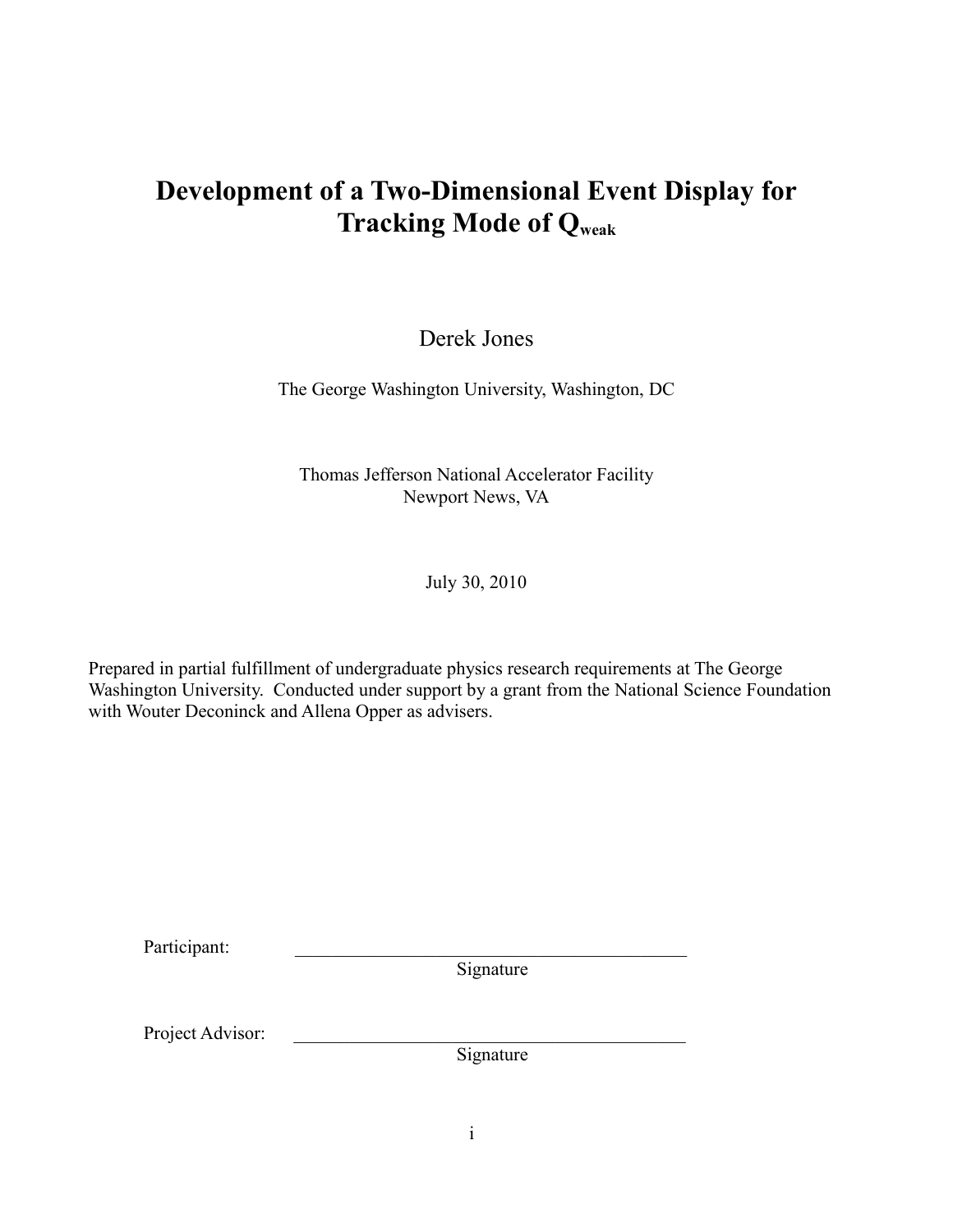## **TABLE OF CONTENTS**

|                  | 1.1.<br>1.2. |  |  |  |
|------------------|--------------|--|--|--|
|                  | 1.3.         |  |  |  |
| 2.               |              |  |  |  |
|                  | 2.1.         |  |  |  |
|                  | 22           |  |  |  |
|                  | 2.3.         |  |  |  |
| 3 <sub>1</sub>   |              |  |  |  |
|                  | 3.1.         |  |  |  |
|                  | 3.2.         |  |  |  |
|                  | 3.3.         |  |  |  |
| $\overline{4}$ . |              |  |  |  |
|                  |              |  |  |  |
| 6.               |              |  |  |  |
|                  |              |  |  |  |
|                  |              |  |  |  |
|                  |              |  |  |  |
|                  |              |  |  |  |
|                  |              |  |  |  |
|                  |              |  |  |  |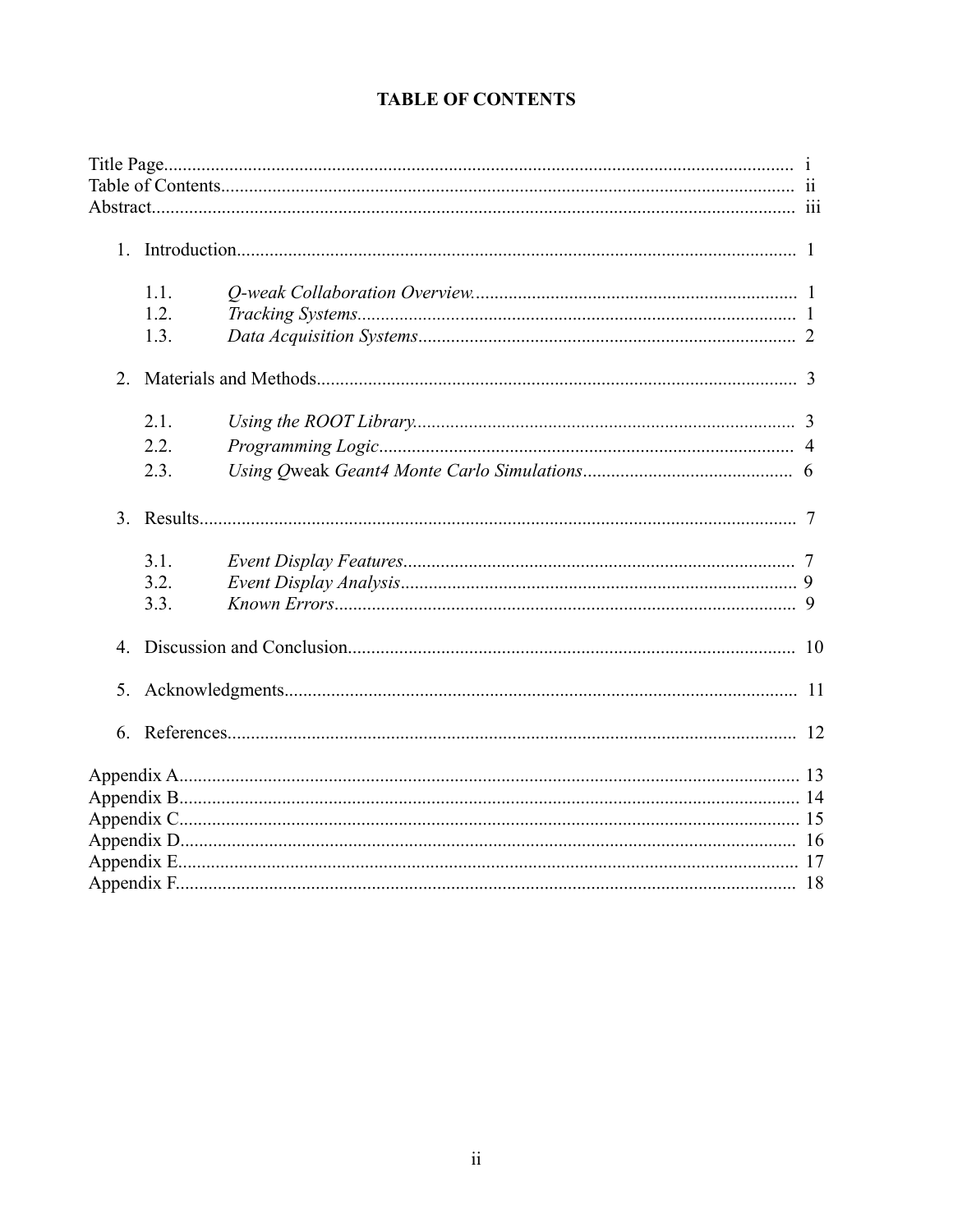#### **Abstract**

In nuclear physics research, several different types of apparatus are used to detect scattered particles. The computer programs that are often developed to analyze data taken from the detectors are frequently very complex and use so much computing time that the acquisition of new data is reduced or even lost. The Qweak Collaboration at Jefferson Lab uses gas electron multipliers, horizontal drift chambers, vertical drift chambers, and trigger scintillators for calibration. The purpose of this project was to develop a graphical user interface that displays  $Q_{weak}$  tracking mode data in analyzable projections with scaled geometry to show hit patterns in real time for each event. By plotting the triggered elements in the tracking hardware for each event, collaborators may be able to derive a viable interpolation of the particle track(s) for each event by using the drawn patterns. The new macro was created with C++ primarily using the ROOT library. Geant4 Monte Carlo simulated data and raw experimental data were used to troubleshoot the program. Gathering data for beam production analysis was controlled by the CEBAF Online Data Acquisition system and stored into ROOT files to be read by the event display. Orthographic projections and tracking data were organized to move between events and beam-line regions to depict hit patterns of the particles for each event. Through effective collaboration and testing, hit patterns were successfully displayed with practical features in a userfriendly environment. The macro may also be used by collaborators to provide hardware diagnostics during production. It may be run independently or within the larger Qweak Data Analysis Graphical User Interface.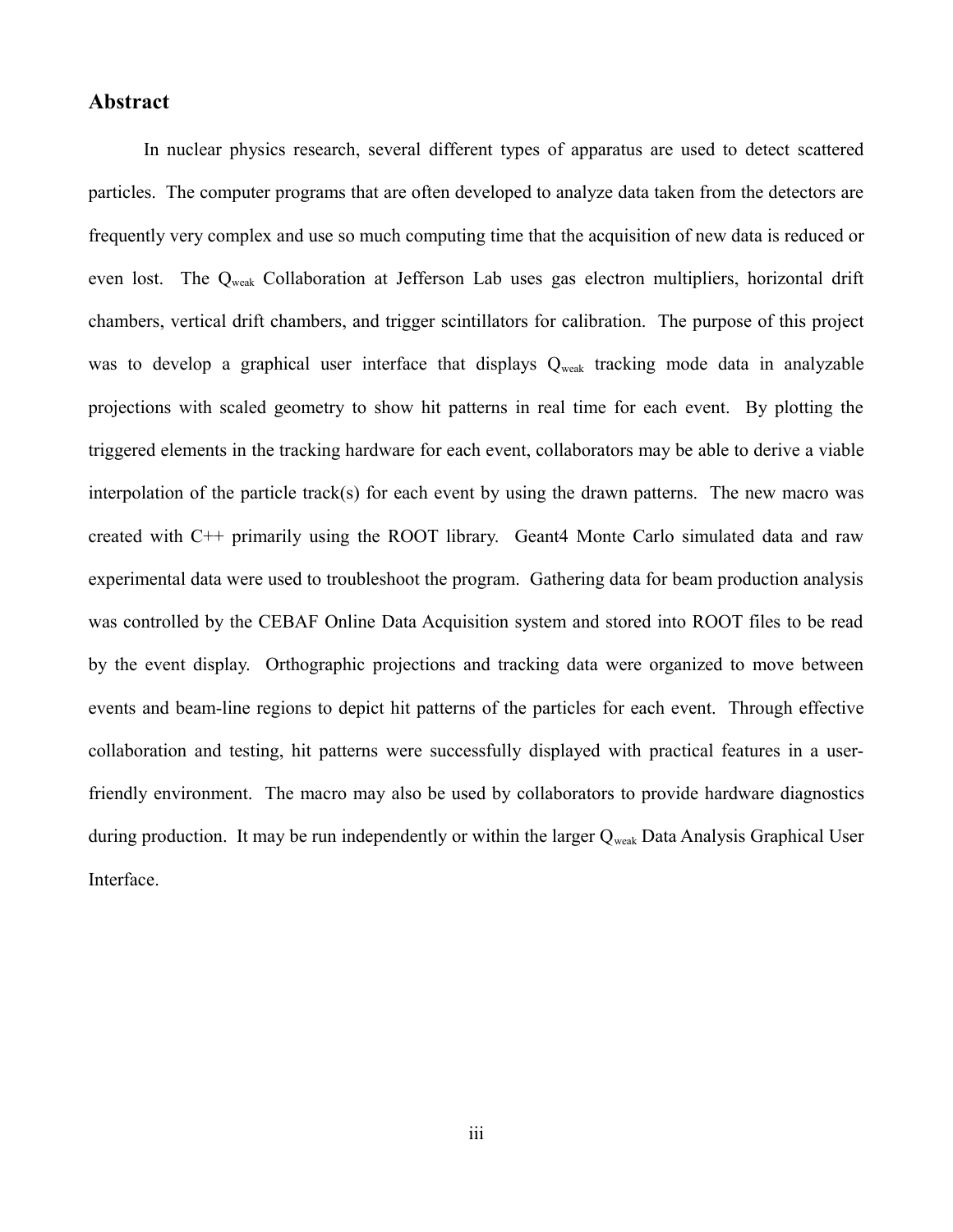## **Introduction**

#### *Qweak Collaboration Overview*

The Qweak Collaboration was created to conduct a very precise study to challenge the Standard Model in the search of new physics. Parity-violating electron scattering on the proton (shown in Figure 1) at low  $Q<sup>2</sup>$  (a momentum factor) will provide a precision measurement of the proton's weak charge

 $Q_W^P$ . This sensitivity to the weak interaction is shown in the following formula:

$$
Q_w^P = 1 - 4\sin^2\theta_w
$$

The measurement of the weak charge of the proton is expected to be conducted with about a 4% total combined error. With this, the weak mixing angle  $\sin^2\theta_W$  will be derived within 0.3% error. This weak interaction factor describes the tendency of quarks in a proton to exchange the Z-boson with electrons rather than the more often exchange of a photon via the Coulomb interaction as shown in Figure 2. This collaboration is in contrast to research at the Large Hadron Collier at the European Organization for Nuclear Physics (CERN) where the search for new physics focuses on high energy interactions [1].

#### *Tracking Systems*

The Qweak tracking system was developed into three regions that have a specific set of hardware to follow the track of scattered electrons. Region 1 incorporates a gas electron multiplier (GEM) that uses charged strips called traces within a chamber of ionized gas. The output of a GEM is essentially a point on a grid. Region 2 incorporates horizontal drift chambers (HDCs) that use an array of charged wire planes in separate chambers. As an electron passes through a chamber of ionized gas, the charge of the wire and the electron interact to cause the electron to drift toward the wire. The time it takes from the gas to get excited until the wire gets excited is recorded as the drift time. From this, a drift distance from the wire can be calculated for tracking [2]. Region 3 incorporates similar hardware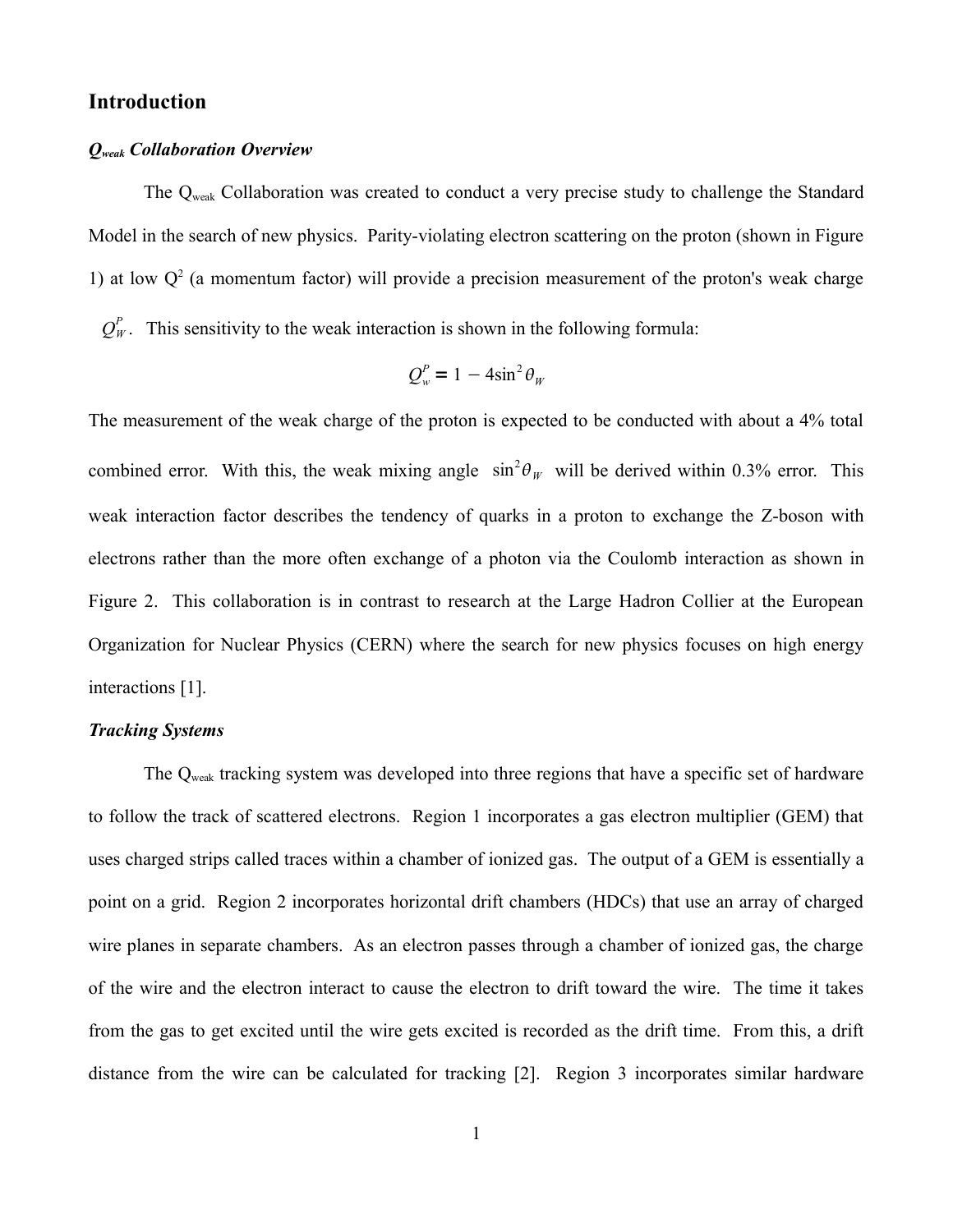called vertical drift chambers (VDCs), but these are tilted at an angle so that the electrons will pass through close to a 45 degree angle. Region 3 also contains a trigger scintillator equipped with photomultiplier tubes (PMTs) that can detect where the particle passed based on the amount of charge signal transmitted to the PMTs. The trigger scintillator is also used to tell the main detector when to gather data [2]. A drawing of the entire Qweak apparatus is shown in Figure 3.

The Qweak apparatus has two coordinate systems defined—local and global. This is because the detectors have the ability to rotate to eight positions to measure asymmetry. Each individual octant would be difficult to provide understandable coordinates with global coordinates, so only local coordinates are used in the event display. The Z direction is defined as the direction that the electron beam travels, the Y direction perpendicular to the right of that direction, and the X direction goes perpendicular in the upward direction [3].

There was an original concept for the event display to link the regions in tracking mode by Marcus Hendricks at The George Washington University in 2009 [4]. The current version of the event display initially used the earlier version as a reference, but ultimately strove for a new and more efficient renovation of the graphical user interface.

### *Data Acquisition Systems*

The data acquisition system  $(DAQ)$  used for the  $Q_{weak}$  Collaboration follows a standard procedure at Jefferson Lab for taking information from detectors and converting them into viable data files. First, a trigger tells the tracking hardware to collect data. This can be a scintillator or the independent tracking apparatus. Next, the signals are digitized from individual tracking channels to be transported from the accelerator site to a farm of computers. Common devices that do this are analogto-digital converters and time-to-digital converters [5]. Before being stored at a Jefferson Lab farm, a protocol called CEBAF Online Data Acquisition or CODA (CEBAF stands for Continuous Electron-Beam Accelerator Facility) formats the signals. CODA is a software toolkit that standardizes and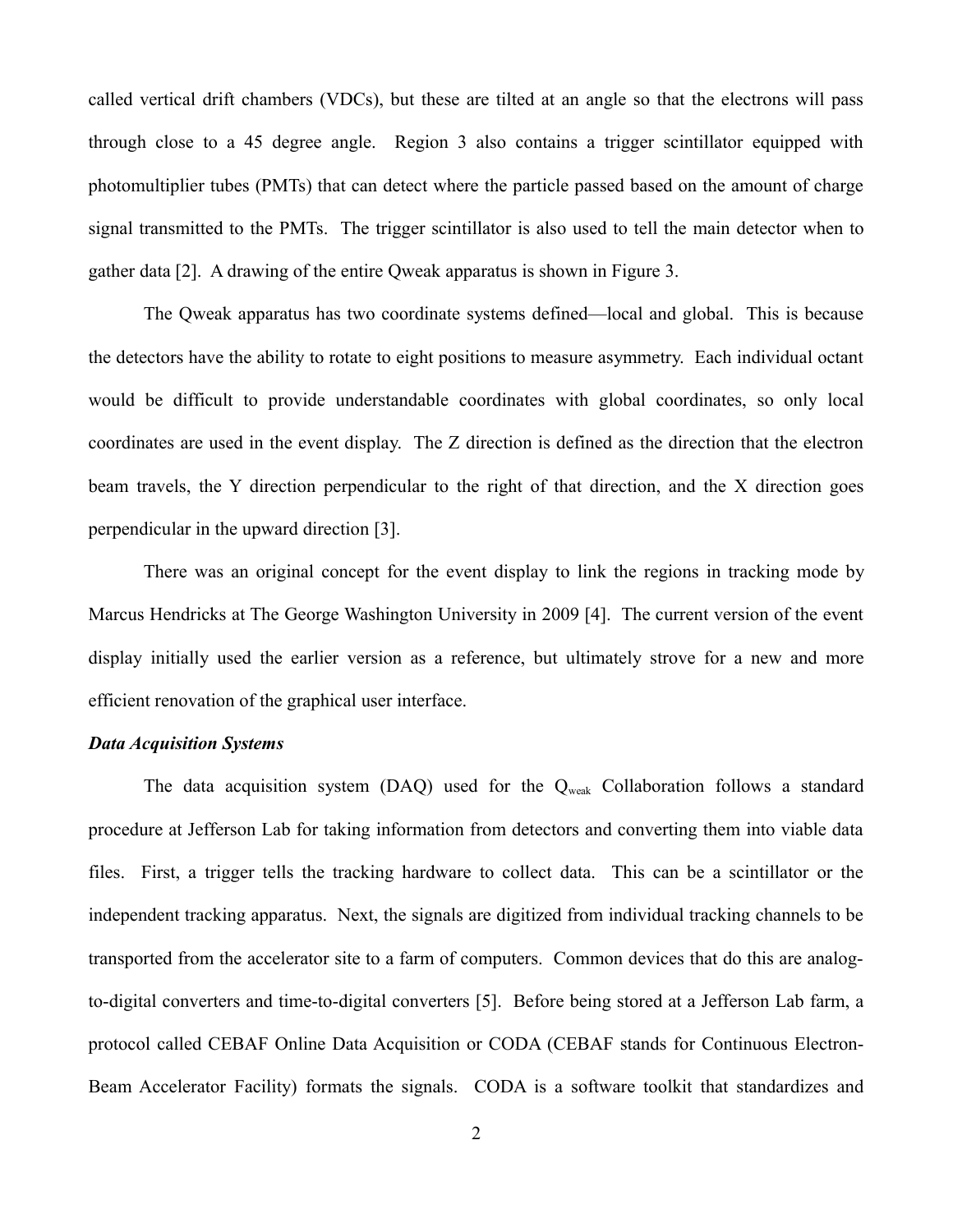transports event data by minimalizing commercial software dependance and providing specialized support for common Jefferson Lab detector systems [6]. Data from CODA is stored as a LOG file that is then processed by the QwTracking analyzer to produce a ROOT file. The QwTracking executable organizes the raw information into readable files that can be used by user-created software such as the event display. Figure 4 shows at a glance how  $Q_{weak}$  DAQ follows this path.

## **Materials and Methods**

#### *Using the ROOT Library*

The Q<sub>weak</sub> 2D Single Event Display was created as a graphical user interface macro in the C<sup>++</sup> computer programming language. More specifically, the program was predominantly made with a C++ library called ROOT that was developed by CERN. CERN created this library to provide functionality to systems that need to analyze a large amount of data in a short amount of time [7]. Several classes were created that specifically deal with nuclear physics and tracking systems. An example of this is the *GEANT* class, an acronym for "geometry and tracking" with Geant4 being the latest installment, that is used to describe detector geometry and to simulate particle collision events in tracking systems [7]. A Q<sub>weak</sub> package using this class was used to test the Q<sub>weak</sub> tracking systems and is described in the next section.

The most useful class for the event display is called *GUI* and was created specifically for developing graphical user interfaces. A prototype developing program called TRootGuiBuilder was used to create an initial mock-up of the event display. By using the available widgets to control frames, labels, boxes, and more, the display was able to exhibit a neat aesthetic. ROOT also contains a powerful tool called CINT, which stands for C++ Interpreter. By using CINT, the TRootGuiBuilder was able to define which elements inherited each other (such as the labels inside the frames) and output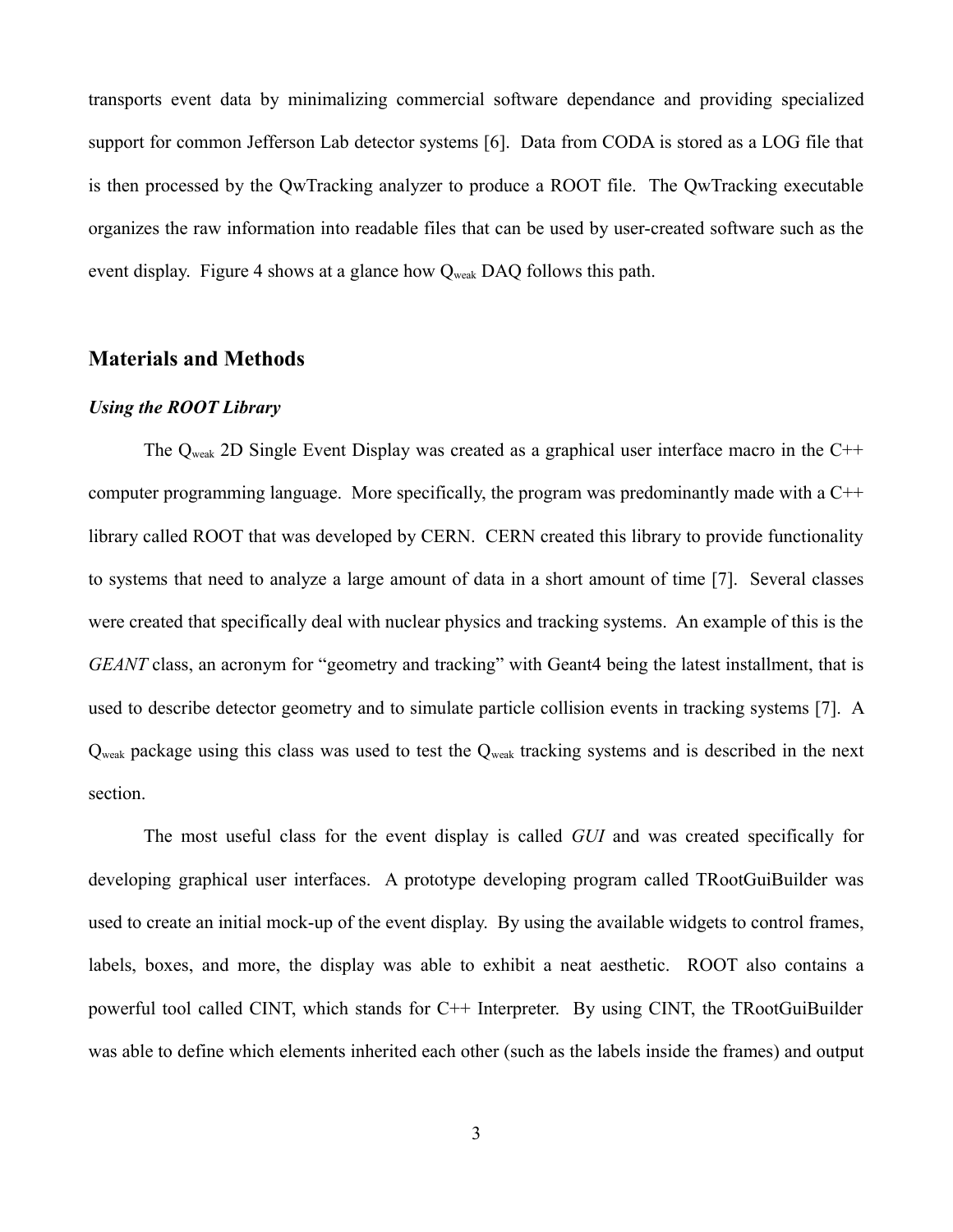$C++$  code that would create the exact mock-up shown on the screen [7]. After a few touch ups through variable name changes and code formatting to personal style, the shell of the event display was ready to have functional logic inserted.

#### *Programming Logic*

After drawing the initial graphical interface framework, the program essentially takes the data stored in a ROOT file by DAQ and outputs that information into a variety of useful analytical features. A partial logic tree of the event display is shown in Figure 5. The macro first opens the ROOT file and finds the *hits tree* tree and sets *fQwHits* as the branch to import data from. The data leaves are collected and placed in a ROOT hit list called *fHitRootList*. While this is happening, the leaf containing the current event number is used to print the current event number in the "Current Event" group frame. Also, the leaf containing the octant position (proposed quantity) is used to draw the appropriate boxes in the "Octant Identification" box. The ROOT hit list is then converted to *fHitList*, a standard Q<sub>weak</sub> class in the Q<sub>weak</sub> tree event buffer to organize data.

*fHitList* is then separated and stored into several different hit containers that correspond to each region and a direction of the elements in that region. These are gathered as *Hits\_R1x*, *Hits\_R1y*, *Hits\_R2x*, *Hits\_R2u*, *Hits\_R2v*, *Hits\_R3u*, and *Hits\_R3v* where the region number is proceeded by the element direction. The information for each container is stored into a character array called *fHitBuffer* that allows that inherited data to be printed in the "Wire Hit Information" list box.

Then, individual embedded canvases are called corresponding to the region of each container. Each of these canvases is noted as XY (front), YZ (top), or XZ (side) views referring to local coordinates of the tracking system. The appropriate canvas is selected as the current pad and made available to edit. A TLine is created called *Line* that is used to store in associated vectors for each hit container the drawn elements. The process of drawing the elements is different for each of the tracking regions, but the method of storing them is consistent.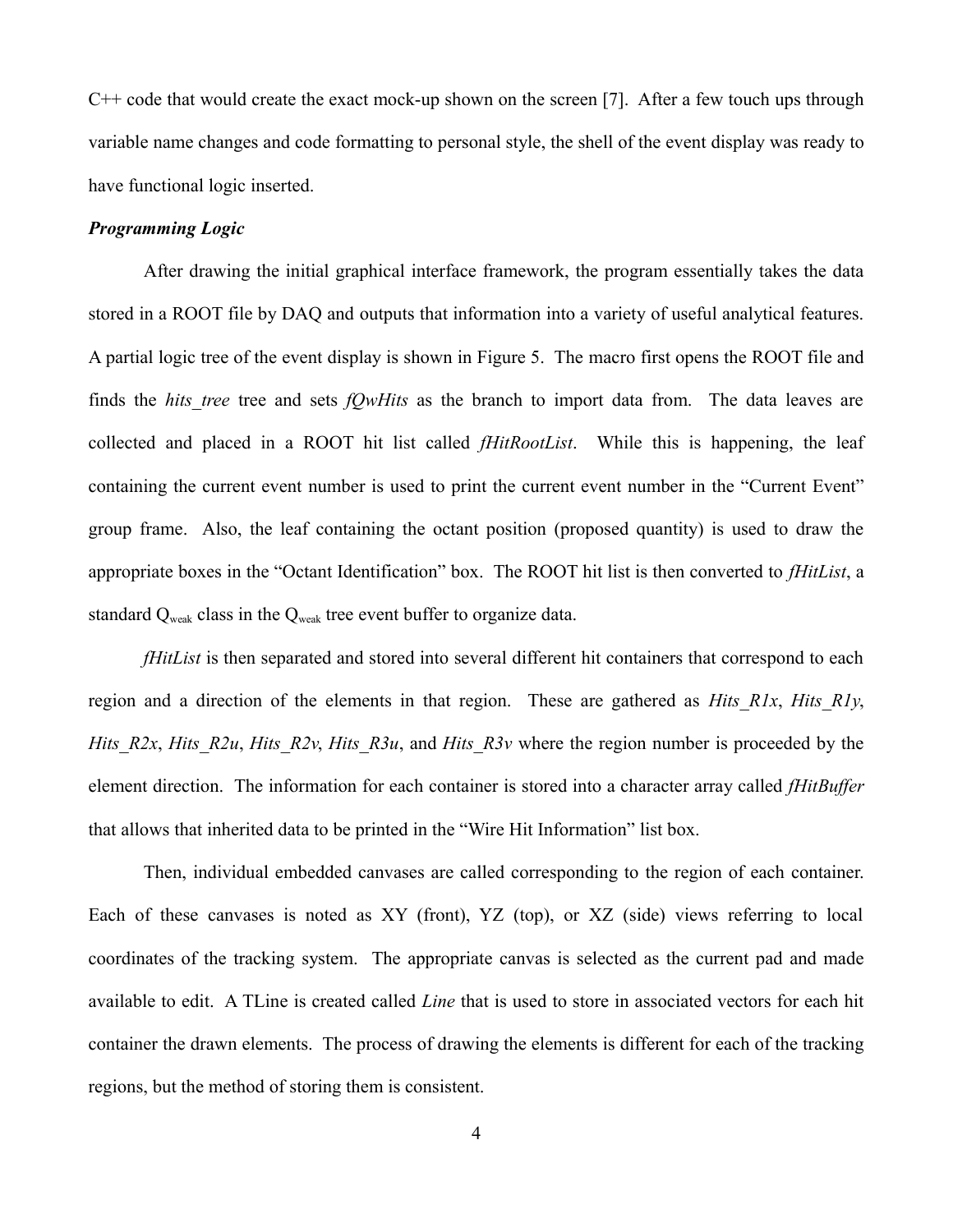Generally, there are three types of elements that are drawn: full length, left of full length, and right of full length (wires more specifically as traces are the same length). These are separated by the first and last full length elements that are taken from the geometry and saved as constants in the header. This system decides how to draw the elements (using trigonometry) so that they have the correct length in the chambers. The elements are drawn and centered with respect to the chamber in ROOT local coordinates (coordinates with respect to the canvas rather than the whole frame). A scaling factor was also multiplied with all the Geant4 detector descriptions to convert the true length of a centimeter to the ROOT local coordinates of the canvas. Lines are drawn with colors following a key displayed at the bottom of the display. To create a standardized convention, the element numbers go from right to left and bottom to top while the chambers are numbered front to back. After drawing the elements in each canvas, editing of the canvas is disabled.

For Region 1, a variable called *fTrace* is created to reflect a triggered element. In a simple algorithm, the Region 1 traces are drawn to scale using the chamber data taken from the simulation file QwSimGEM.cc [8]. Each drawn line is pushed to the back of the *Line* vector and drawn in the canvas. This occurs for both the X and Y directions in all three views.

Region 2 output goes through a more intricate process. Several variables are created including *fWire* (gets wire number), *fPlane* (gets plane number), *fPShift* (to shift wires in the prime planes half of the drift cell distance), *fXShift* and *fYShift* (that are used to shift the wires based on plane position), and *fShiftTrim* (accounts for wires near the edge that are shifted "outside" of the chamber). First, a switch gathers the planes in the prime chambers (every other chamber after the first) and adds a *fPShift* and a *fShiftTrim* if the wire is a full wire. Then by using a conditional statement, if the plane number is greater than 12, the *Line* vectors are told to be drawn in the 2<sup>nd</sup> arm region frame "Region 2—HDC (5-18)". The wire numbers are separated with respect to the full length wires, pushed back in the *Line* vector, and drawn. An example of this for the Region 2 U Plane XY View is shown in Figure 6. The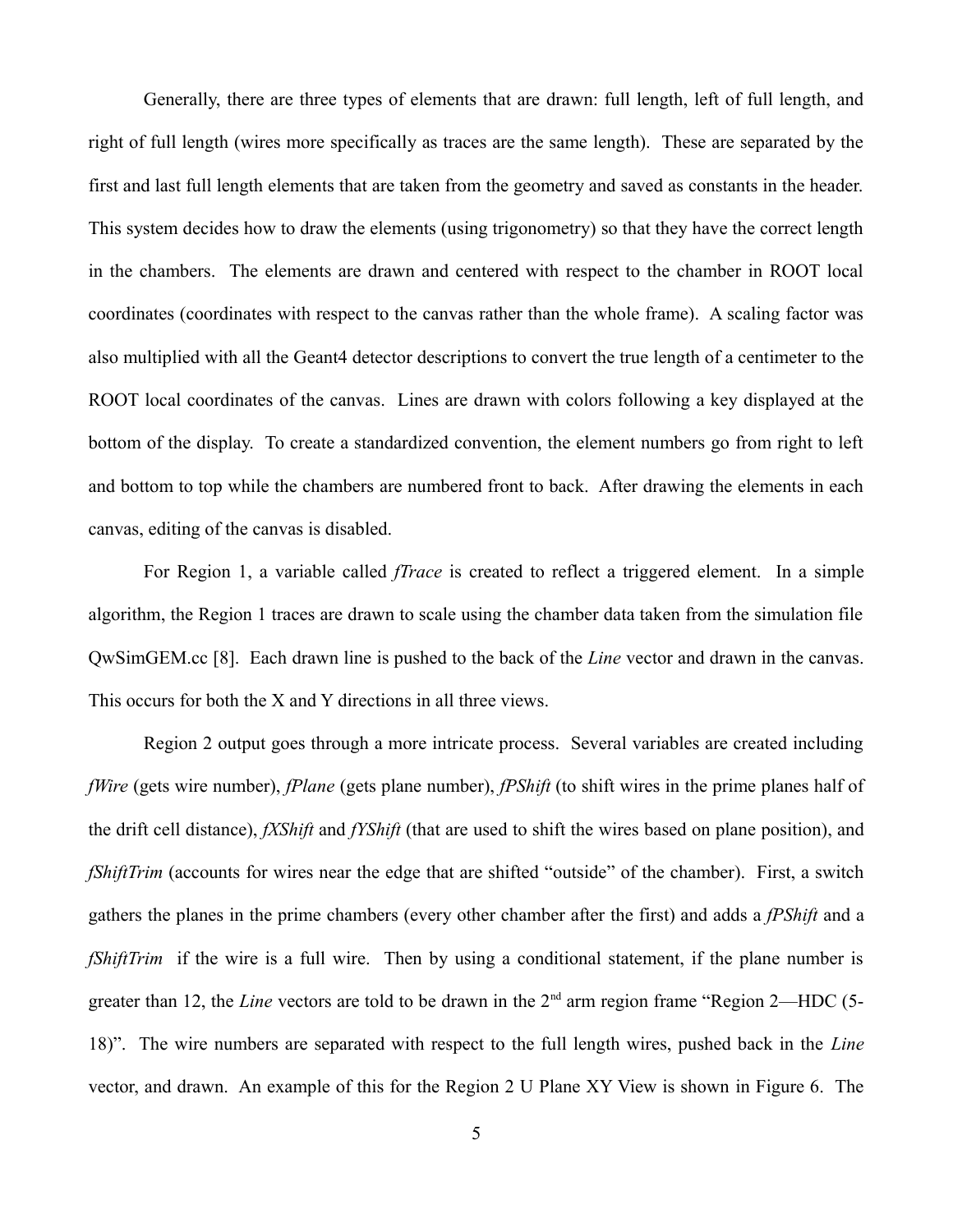*fPlane* switch is used in additional ways with the top and side views as it uses *fXShift* and *fYShift* to draw the wires in the correct chamber and with *fPShift* if necessary. The projections are drawn to scale with data taken from the simulation file QwSimHDC.cc [8].

Region 3 output has a similar process as Region 2. The variables that are created are *fWire* (gets wire number), *fPlane* (gets plane number), and *fXShift* and *fYShift* (that are used to shift the wires based on plane position). Another *fPlane* switch separates the wire planes into the appropriate chambers using *fXShift* and *fYShift*. Since there are no prime planes like Region in 2, these shifts are purely for aesthetics so that the chambers may be easily seen. Also, all of the chambers fit into one region frame, so there was no need to add another if statement to send the drawings to another frame. The wire numbers are separated with respect to the full length wires, pushed back in the *Line* vector, and drawn. The top and side views are drawn similarly. The projections are drawn to scale with data taken from the simulation file QwSimVDC.cc [8].

#### *Using Qweak Geant4 Monte Carlo Simulations*

While developing the programming code for the event display, Geant4 Monte Carlo simulations were used to test and troubleshoot the program.  $Q_{weak}$  Geant4 Monte Carlo was customized with supervision under Klaus Grimm, Michael Gericke, and John Leacock at Jefferson Lab. This package used Monte Carlo analysis and Q<sub>weak</sub> hardware geometry to provide realistic hit patterns for simulated events. They were stored in LOG files and analyzed under a similar program to QwTracking called QwSimTracking to create ROOT files that could be run by analysis programs in Qweak [3]. The hardware geometry listed in the package was also used as a reference to gather the dimensions and layout of the chambers in each region and the number and layout of the elements within those chambers.

The event display was initially constructed with the assumption that these simulations were accurate, but many inconsistencies became apparent such as the U and V directions and where to begin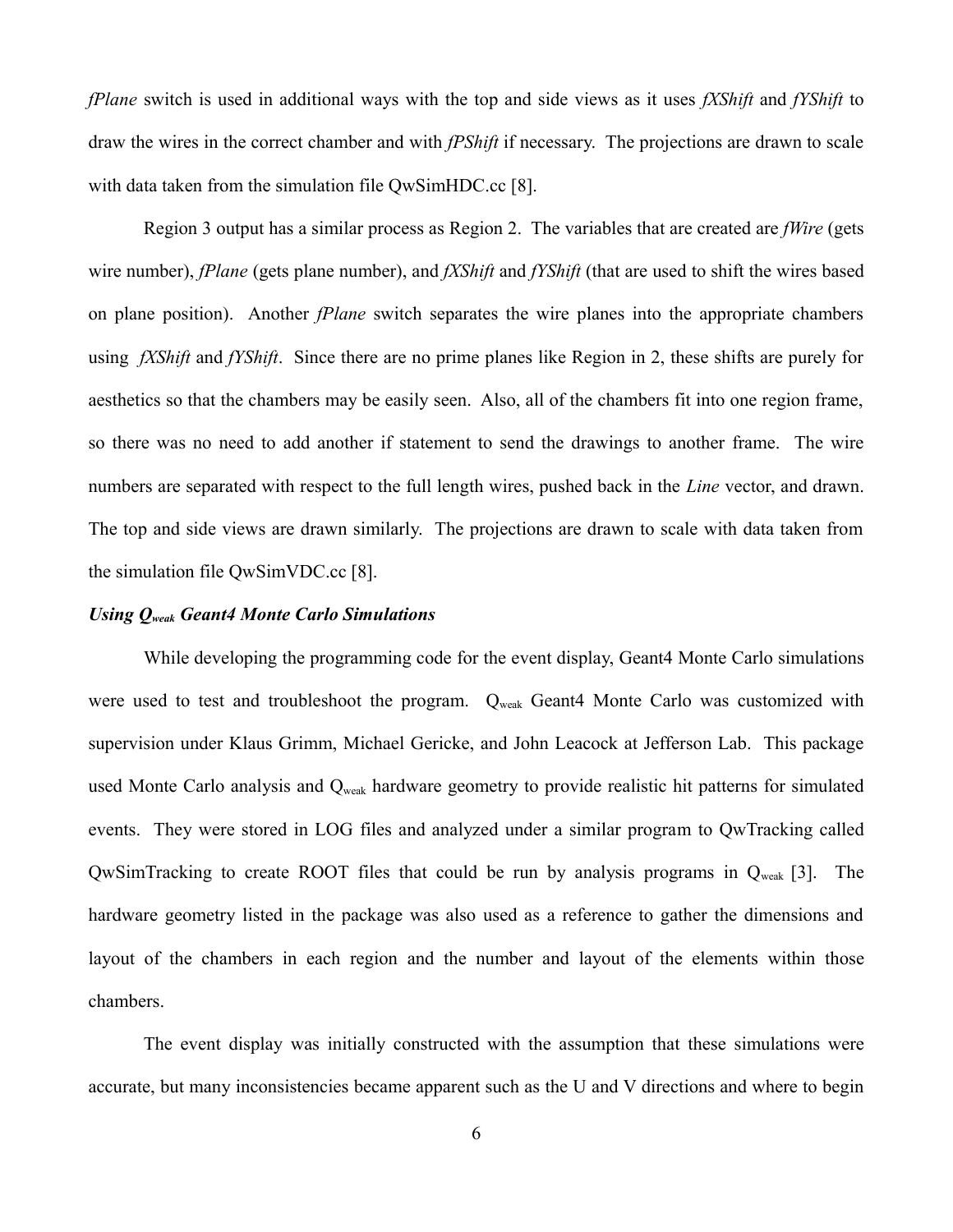counting elements. The simulations also did not take into account the octant position and ignored the second arms of chambers. Other errors are listed in the *Known Errors* section later in the Results chapter. With these drawbacks in mind, the event display was completed with caution while using  $Q_{weak}$ Geant4 Monte Carlo as a testing medium.

#### **Results**

#### *Event Display Features*

The graphical user interface was separated into two main sections: event boxes and region frames. The three event boxes on the upper section displayed specific data for each event. The five region frames in the lower section were controlled by composite frame tabs and displayed orthographic projections—in local coordinates—of each event with scaled geometry taken from  $Q_{weak}$  simulation files. The event display application is shown in Figure 7.

The three event boxes were titled "Event Counter", "Wire Hit Information", and "Octant Identification". The event counter box displayed the current event number and provided control of the GotoEvent() function that allowed the user to choose the current event number. The wire hit information box contained a list box that included the region, element, plane, and drift distance for each hit in each event. The octant identification box displayed the current octant position and orientation for each event. The dark orange box represented the lower chamber numbers (i.e. one through four for Region 2) while the light orange box represents the higher chamber numbers (i.e. five through eight for Region 2).

The five event frames were conveniently labeled "Region 1—GEM", "Region 2—HDC (1-4)", "Region 2—HDC (5-8)", "Region 3—VDC", and "Region 3—TS". The first draws the tracking data for the GEM. The next two draw the tracking information for the HDCs where the first displays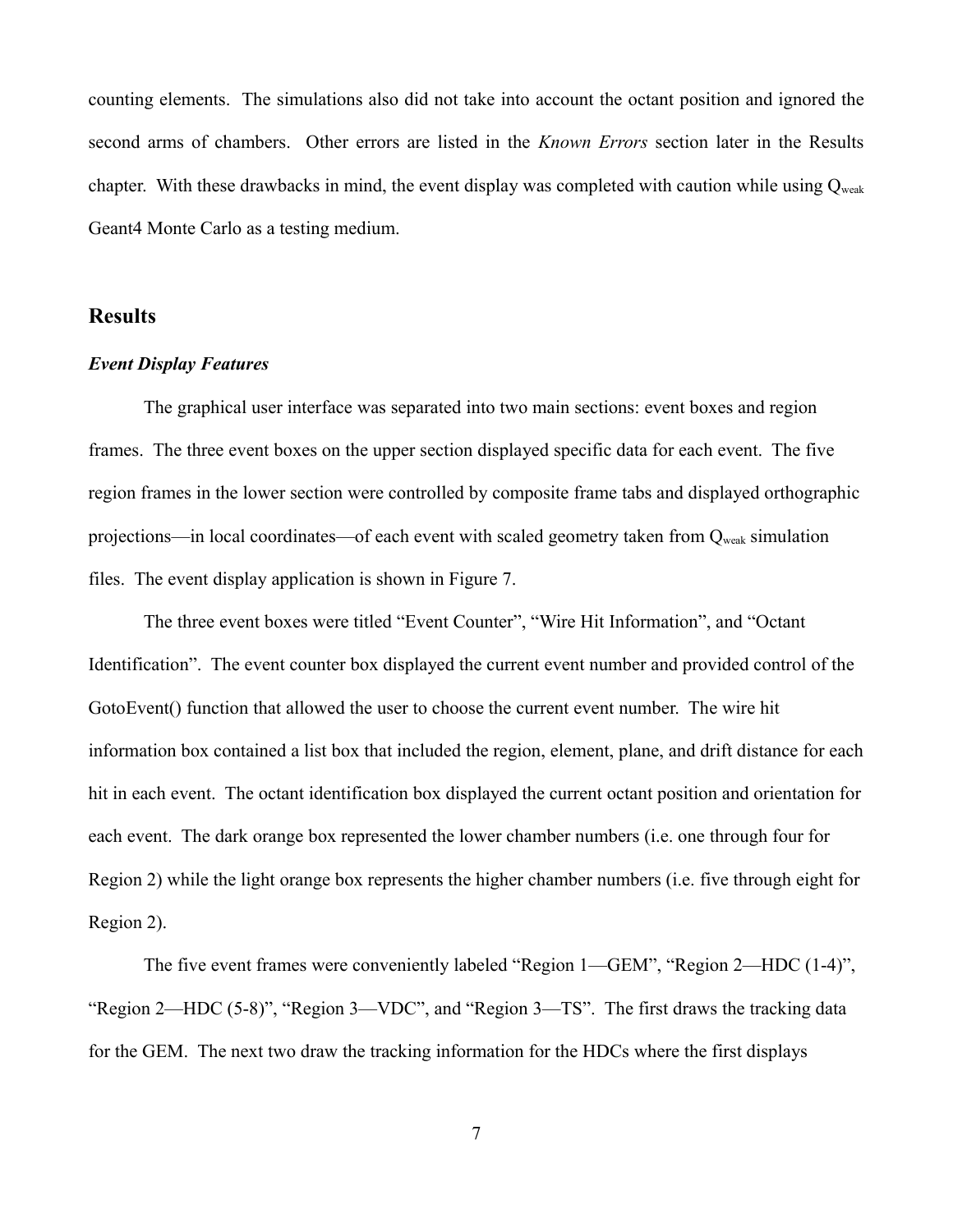chambers one through four and the second displays chambers five through eight. The final two draw the tracking information for Region 3 where the first displays all of the VDC chambers (one through four) in a single view and the second displays the trigger scintillators.

There were also several color-coded keys positioned around the display to easily differentiate directions and chambers. At the bottom of the window, the definition of the local coordinate system was described with the X, Y, U, and V directions in red, violet, green, and blue respectively. For Regions 2 and 3 with multiple chambers, keys were positioned directly into the region frames including the name or number of the chambers. A dotted line was included in the Region 3 canvases to separate the two arms at an off-scale distance. For all region frames, the orientation of each projection was labeled at the top. Regions 1 and 2 were oriented with standard orthographic projections while Region 3 was oriented with respect to the tilt angle of the chambers.

The event display was built with several control features for easy access between events and region views. The first element was a menu bar that uses two pop-up menus titled "File" and "Help". The file menu included open and close options for working with ROOT files. The help menu included options for a link to the tutorial documentation [9] and to print a text about the event display. Scroll bars were included to allow the user to move up and down in the wire hit information list box to view the data for all of the hits. The GotoEvent() function features included a number entry and a button. This allowed users to select which event to display by typing that event number in an entry box and clicking on the button to move to the corresponding event to the displayed number in the entry box. Tabs were included to connect to the composite frames for each region. These allowed simple switching between the region frames because all three views for each tab changed with a single click. As for general control of the current event, a "Previous Event" and a "Next Event" button were included to move to the preceding or following event, respectively, from the current event number when clicked. Finally, an "Exit" button was added to terminate the application when clicked.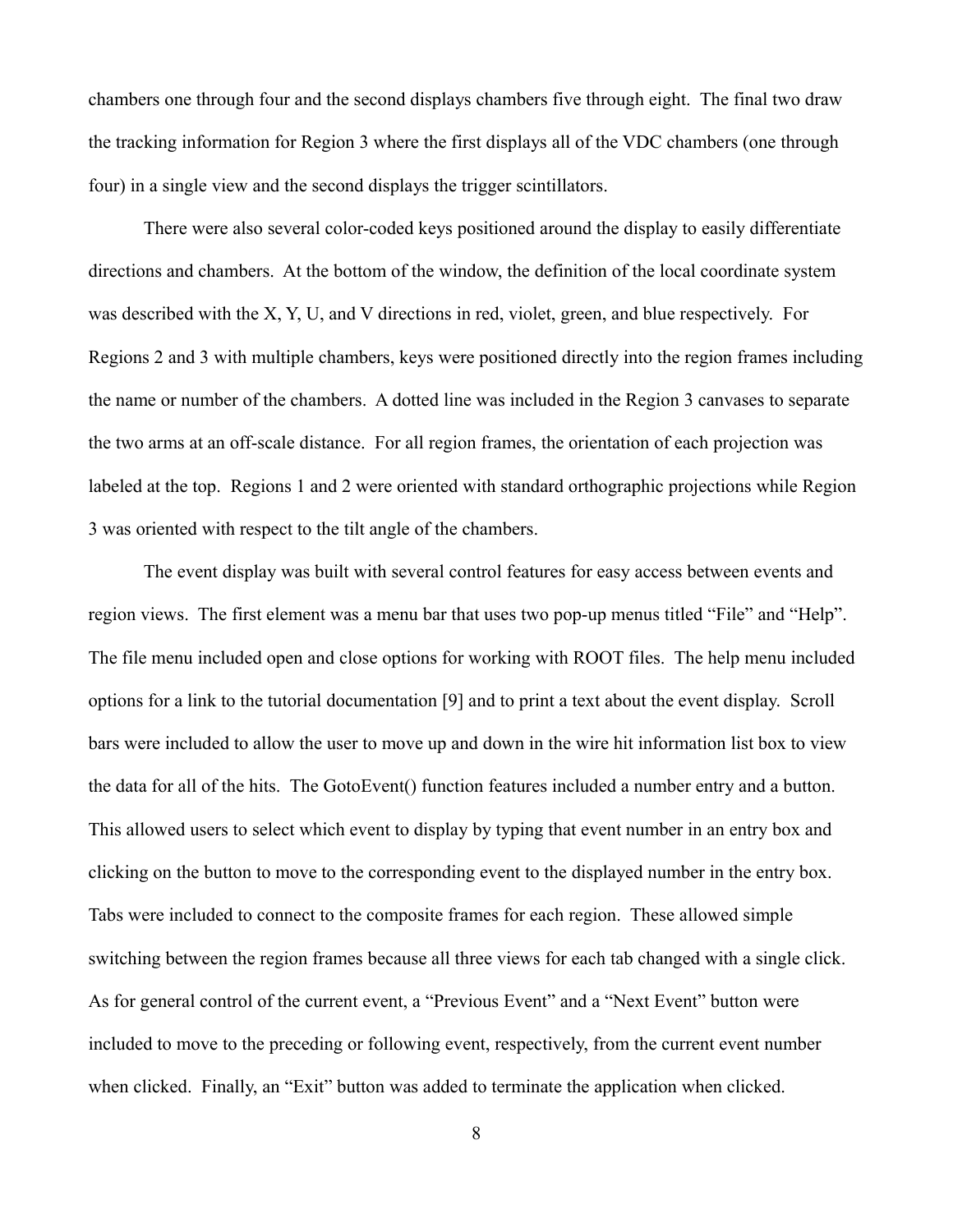#### *Event Display Analysis*

A simple analysis of the drawn lines in the region frames provided an interpolation of the particle track(s) in each view. As the information in the event boxes included more supplemental information, the region frames displayed the hit patterns for analysis. It was found that each of the tracking hardware required its own technique to analysis.

The track in Region 1 was found with the intersection between the X and Y traces in the front view. The top and side views depicted the track angle if any. Region 2 tracks were found with the intersection of the X, U, and V wires in the front view. The red points of the X wires in the side view were also useful in describing the pitch angle of the track. Region 2 analysis is the same for both the "HDC (1-4)" tab and the "HDC (5-8)" tab. An example of this is shown in Figure 8. The Region 3 track was found at the intersection of the U and V wires in the front view, but was more difficult to interpolate as the track came at an oblique angle. It was best to use the intersections between the U and V wires in all the views. Since there was no trigger scintillator data in the simulation files, the trigger scintillator frame was not completed.

The drift distance information was not taken into account for any of the element drawings. However, this data may have been used for error analysis if necessary. Also, it was found that it was important to look at *all* of the views in each region because individual views may be misleading (as with the nature of orthographic projections) even when suggested to look at a certain view.

### *Known Errors*

Some features of the event display contain incomplete information or bugs. For the first drawing of an event each time the program is opened, certain wire hits did not appear event though they were extracted from the hit container. A simple fix for this was found by going to another event then returning to the first desired event. The GEM did not receive any X trace data from simulation files while some of the simulated data did not provide projections with crossing wires at all. There was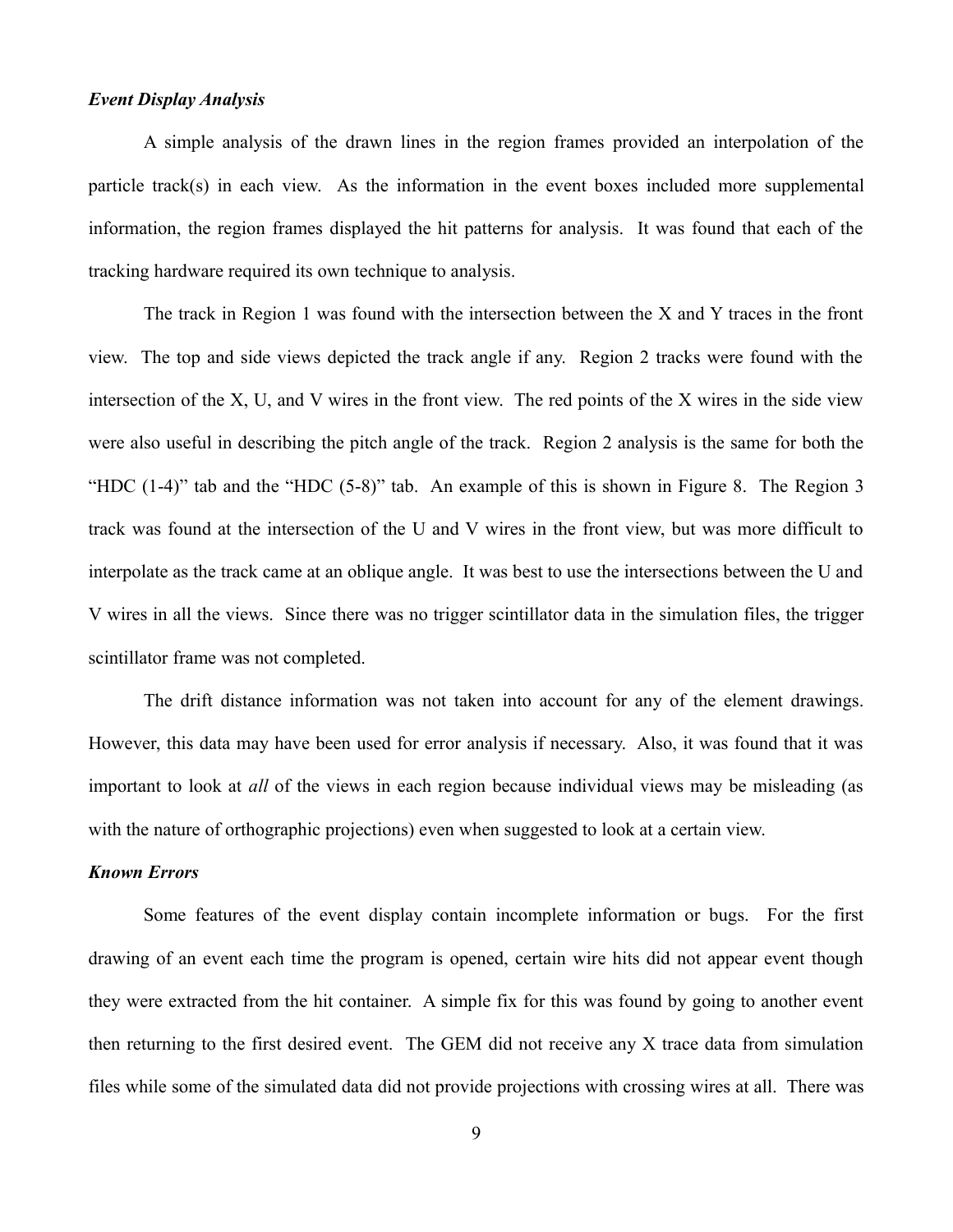no trigger scintillator data in the event display at the time of completion. Also, the octant identification did not work because of the want of a variable to describe octant position.

#### **Discussion and Conclusion**

There are some aspects of the event display that are still not fully developed. At the time of the creation of this paper, there had been no usable test data for the GEMs or the trigger scintillators. Another reason for this is that the *hits tree* tree did not include accurate Region 1 data or any trigger scintillator data at all. There were also no GEMs installed at this time. If updated in the future, the Region 1 frame display will most likely be similar, but the trigger scintillator will display the point where a particle entered and PMT signals on a colored scale.

The event display is used to draw the triggered elements to depict patterns in the chambers so that collaborators may interpolate the tracks manually. This is not a completely full-proof method, so in the future, the event display might be developed to include computer drawn fit lines for the particle tracks. These lines might be drawn using an algorithm that combines the triggered elements and the drift distance data. For the octant identification, a new variable would need to be created that describes the current position of the chambers in the octant system.

The macro was easily implemented into the Q<sub>weak</sub> Data Analysis Graphical User Interface by copying the source code from QwEventDisplay.cc into QwGUIEventDisplay.cc (and QwEventDisplay.h into QwGUIEventDisplay.h) in the Extensions trunk of the Qweak repository. Only a few variables and functions needed to be edited allowing the display to become a valuable subsystem for analyzers. The menu bar was removed from the event display because the analysis graphical user interface already contained one with similar features. The event display may still be used to as an independent program using the test executable QwEventDisplayTest.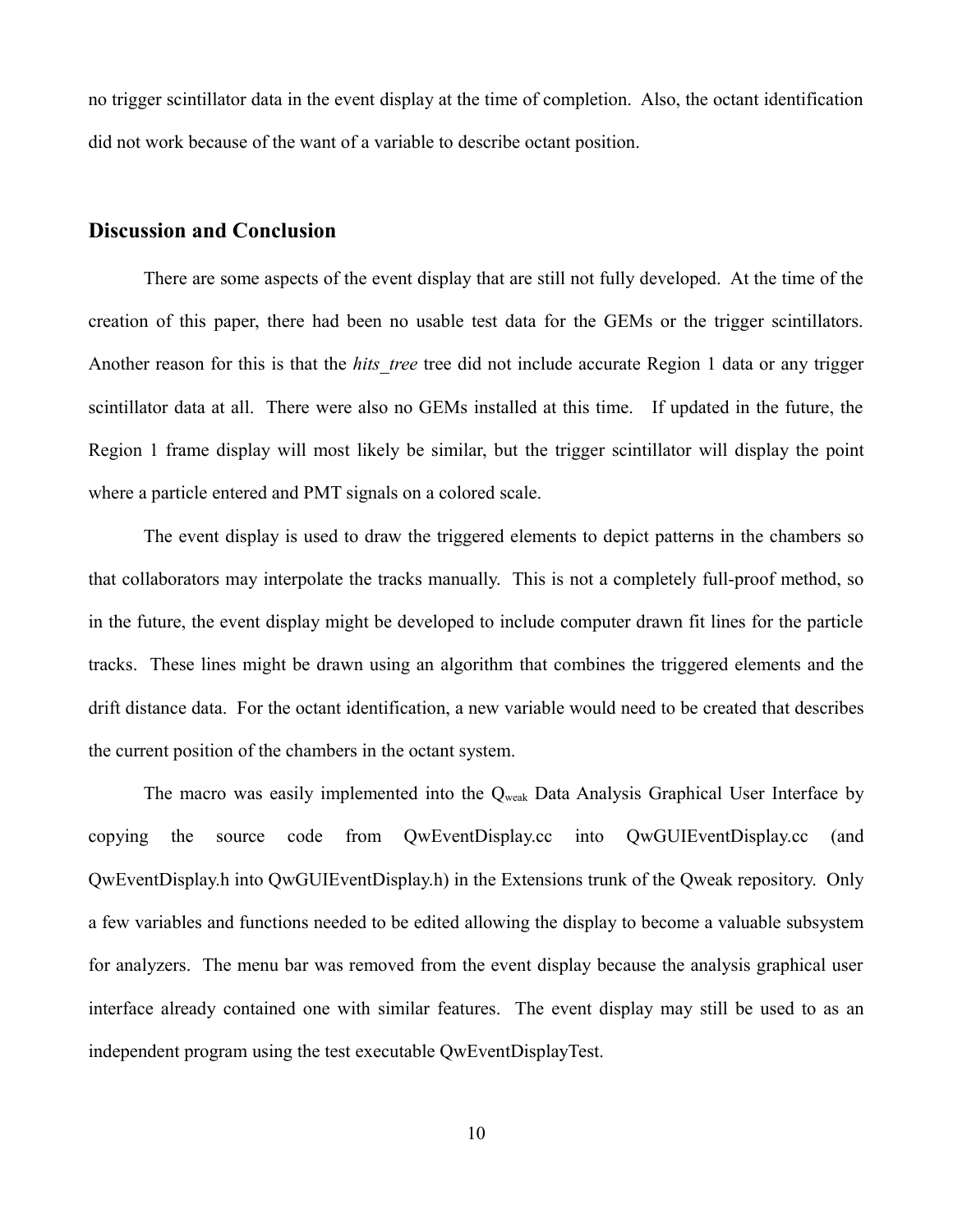The event display was also found to be useful for tracking hardware diagnostics as originally predicted. When live run data was used with the event display, it was easy to see that some element channels may fire with every event and some not at all showing channeling problems. In some cases, cosmic ray particles contributed to triggered elements skewing the hit patterns. The wire hit information list box data was not able to distinguish these hits, but a glance at the region frames often allowed collaborators to see the elements triggered in error.

The display also serves as a compliment to the  $Q_{weak}$  3D Single Event Display developed by Juan Carlos Cornejo at William and Mary. The 3D display provides a more detailed look at the detector system as a whole, while the 2D display provides a quick and simple snapshot of each region chamber.

Overall, the Qweak 2D Single Event Display was successful in providing viable reconstructions of hit patterns in scaled geometry with an interface that includes many useful viewing and control features.

## **Acknowledgments**

This project was conducted at the Thomas Jefferson National Accelerator Facility, which is supported by the United States Department of Energy. The advisers for this project were Wouter Deconinck and Allena Opper. The members of the Q-weak Collaboration, especially the analysis team, were instrumental in the completion of this project. Strong contributions were made by Marcus Hendricks (original GUI design) and Ramesh Subedi (technical support). Additional support was given by John Leacock (horizontal drift chambers), John Leckey (vertical drift chambers), Katherine Myers (trigger scintillators), and Juan Carlos Cornejo (collaboration with his 3D event display). This project was supported by a grant from the National Science Foundation.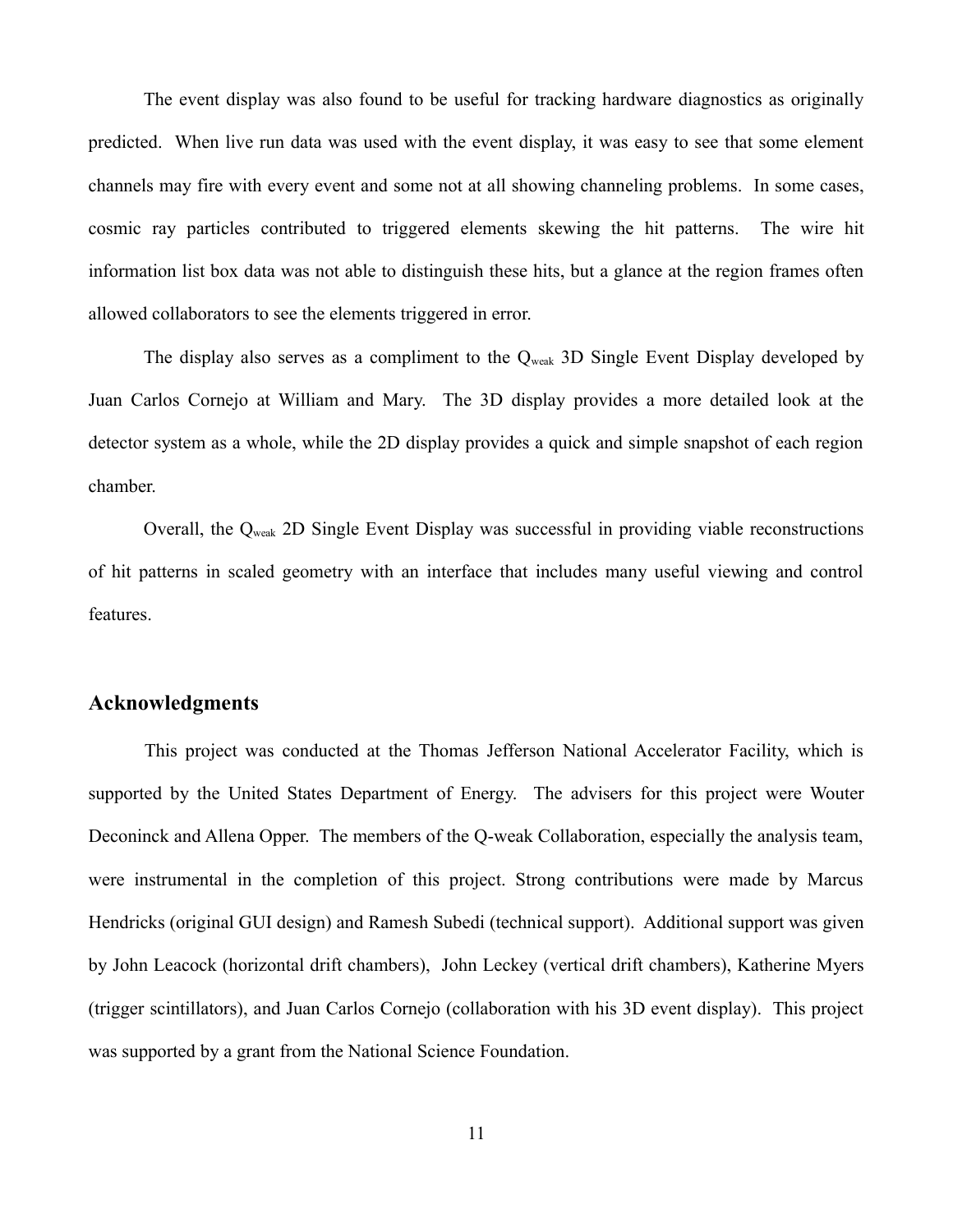## **References**

- [1] Qweak Collaboration, Thomas Jefferson National Accelerator Facility, "Qweak", 6 May 2008, http://www.jlab.org/qweak/.
- [2] Mestayer, Mac, "Wire Chambers," (presented at Thomas Jefferson National Accelerator Facility, Newport News, VA, June 15, 2010).
- [3] Qweak Collaboration, Thomas Jefferson National Accelerator Facility, "Qweak Wiki", May-July 2010, https://qweak.jlab.org/wiki/index.php.
- [4] Hendricks, Marcus, "QwEventDisplay.cc," (Qweak repository revision 1110, July 2009.)
- [5] Abbott, David, "Data Acquisition Systems," (presented at Thomas Jefferson National Accelerator Facility, Newport News, VA, July 2, 2010).
- [6] Heyes, Graham, "CODA," (presented at Thomas Jefferson National Accelerator Facility, Newport News, VA, 24 July 2003).
- [7] ROOT Development Team, European Organization for Nuclear Research, "ROOT Reference Guide," May-July 2010, http://root.cern.ch/drupal/content/reference-guide.
- [8] Qweak Collaboration, Thomas Jefferson National Accelerator Facility, "QwGeant4 Trunk," (Qweak repository revision 1573, July 2009.)
- [9] Jones, Derek, "QwEventDisplay\_Tutorial," 28 July 2010, https://qweak.jlab.org/wiki/images/ QwEventDisplay\_Tutorial.pdf.
- [10] Paschke, Kent, "Qweak" (Image), 20 August 2007, http://people.virginia.edu/~kdp2c/.
- [11] TriX Collaboration, Accelerator Institute of the University of Groningen, "Atomic Parity Violation" (Image), 21 March 2008, http://www.kleinekruisstraat1.nl/kvi/index.php? option=com\_content&task=view&id=14&Itemid=31.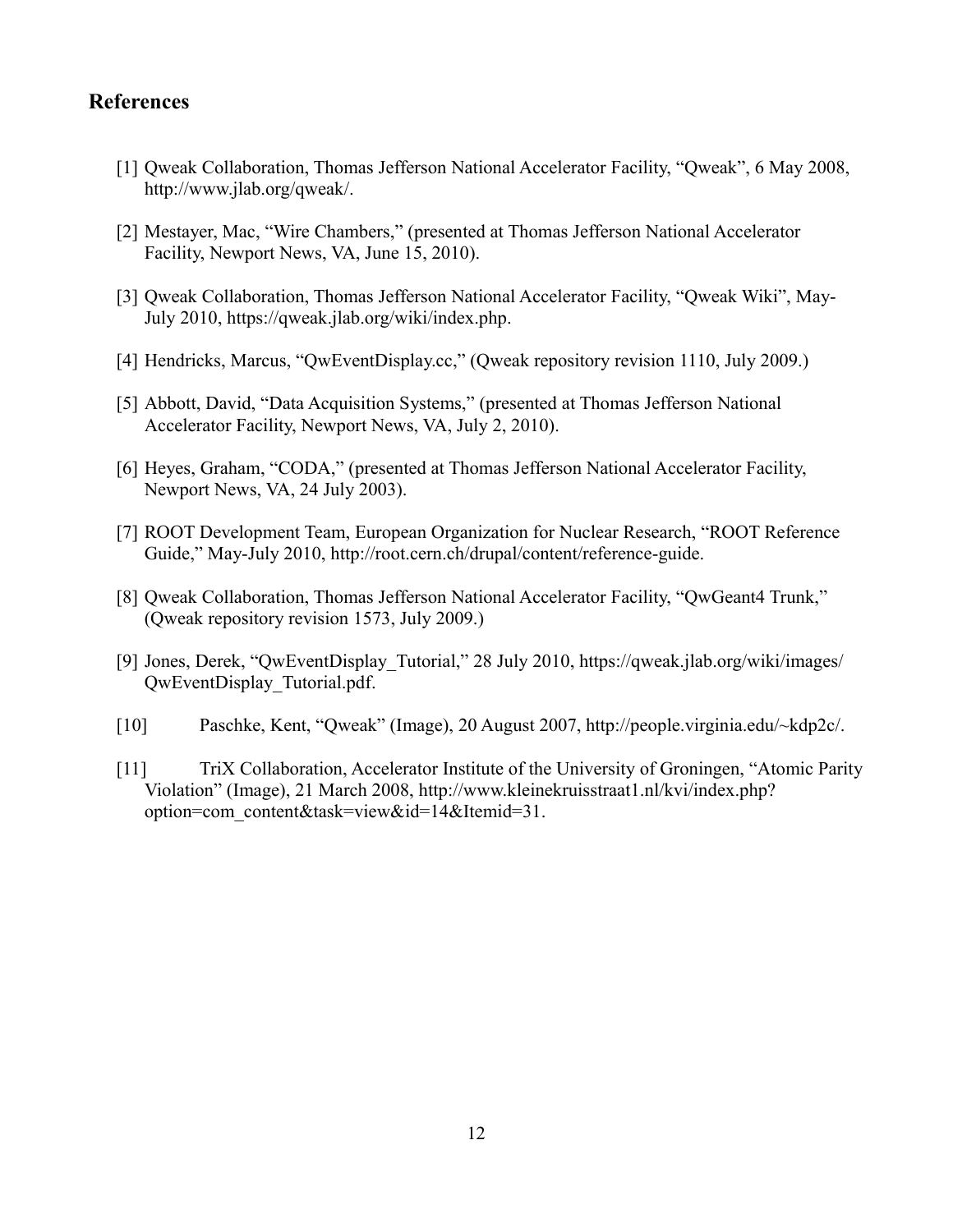# **Appendix A**



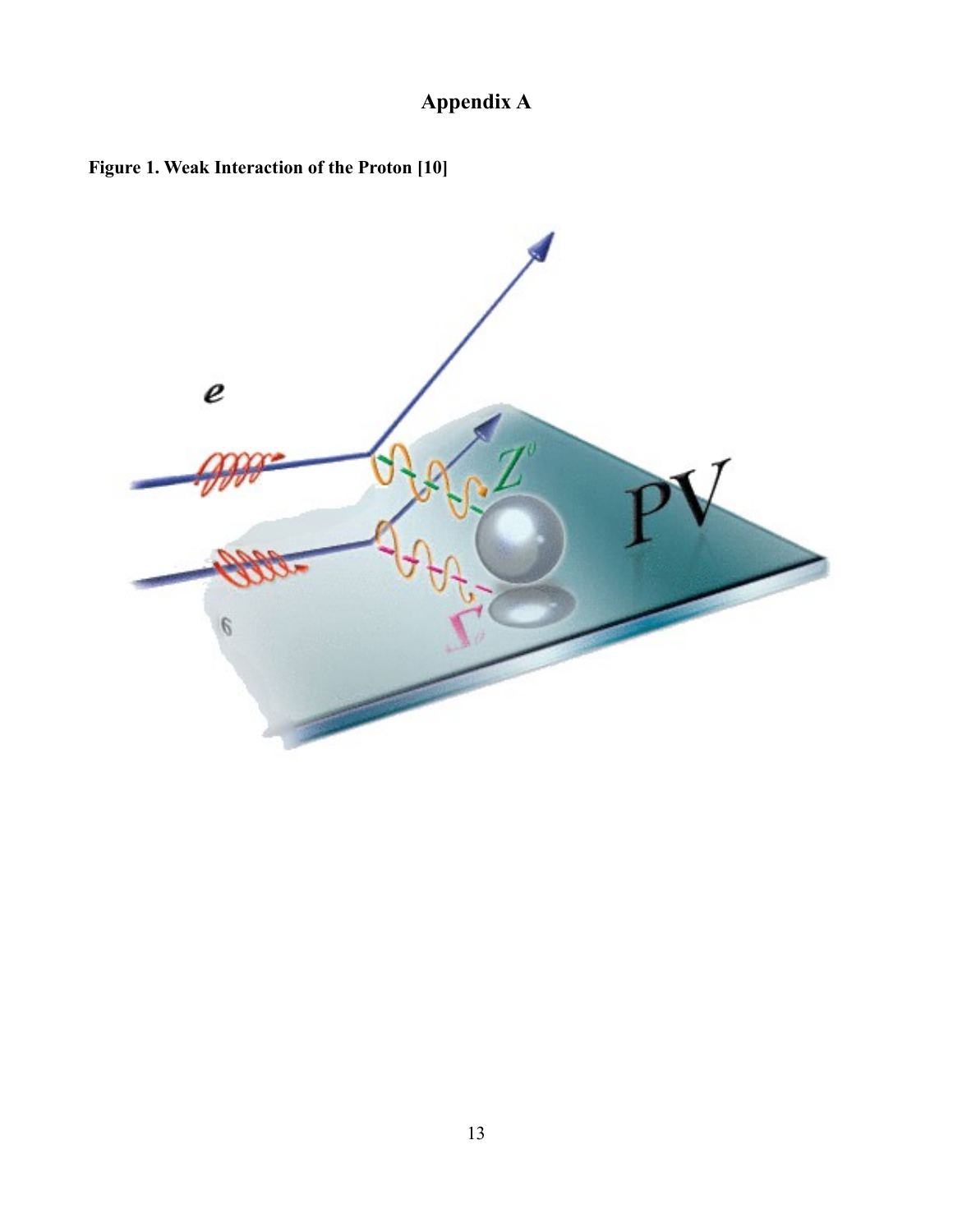## **Appendix B**



**Figure 2. Three-Step Diagrams of Parity Violation (left) and Coulomb Interaction (right) [11]**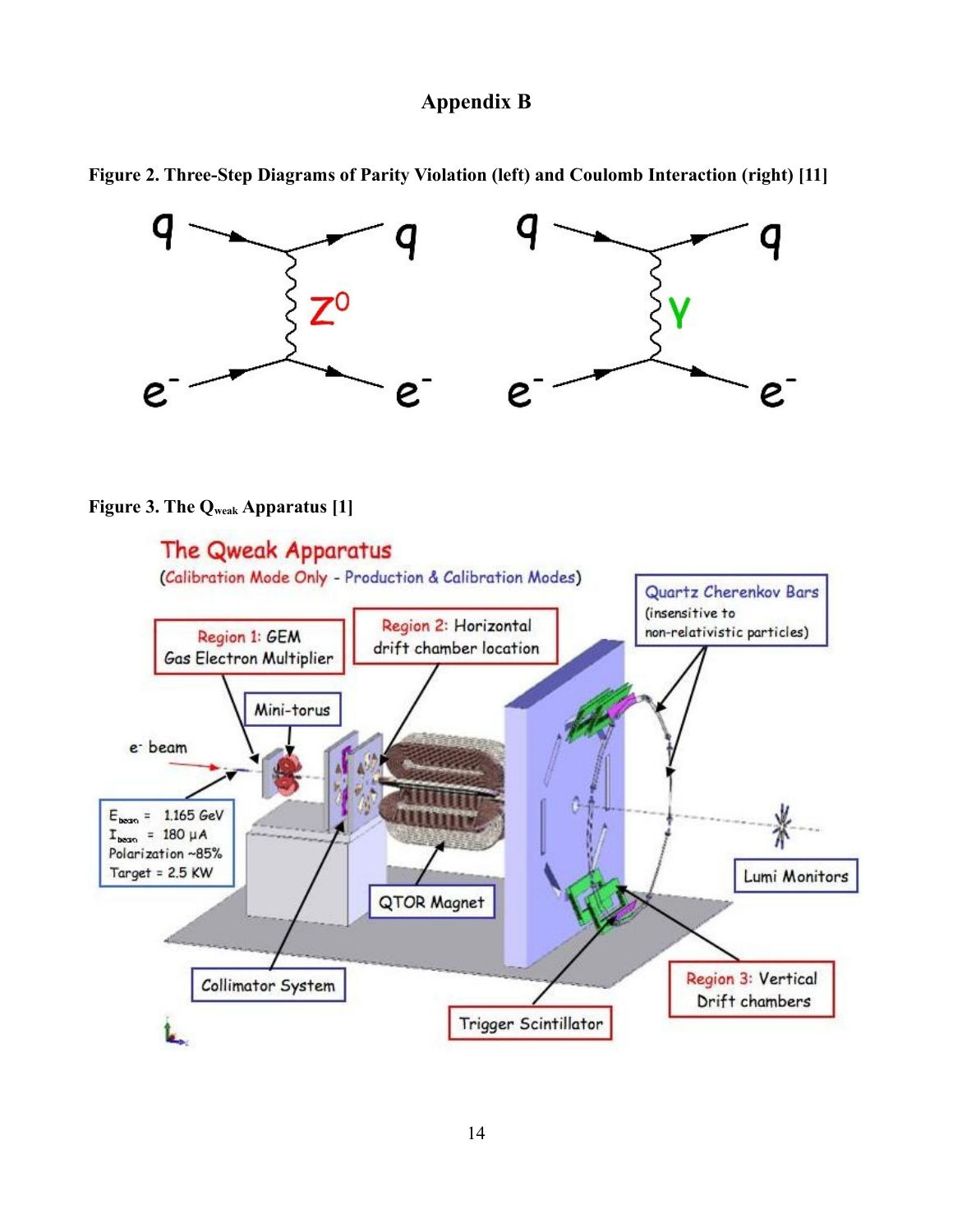## **Appendix C**





**Figure 5. Partial Event Display Programming Logic**

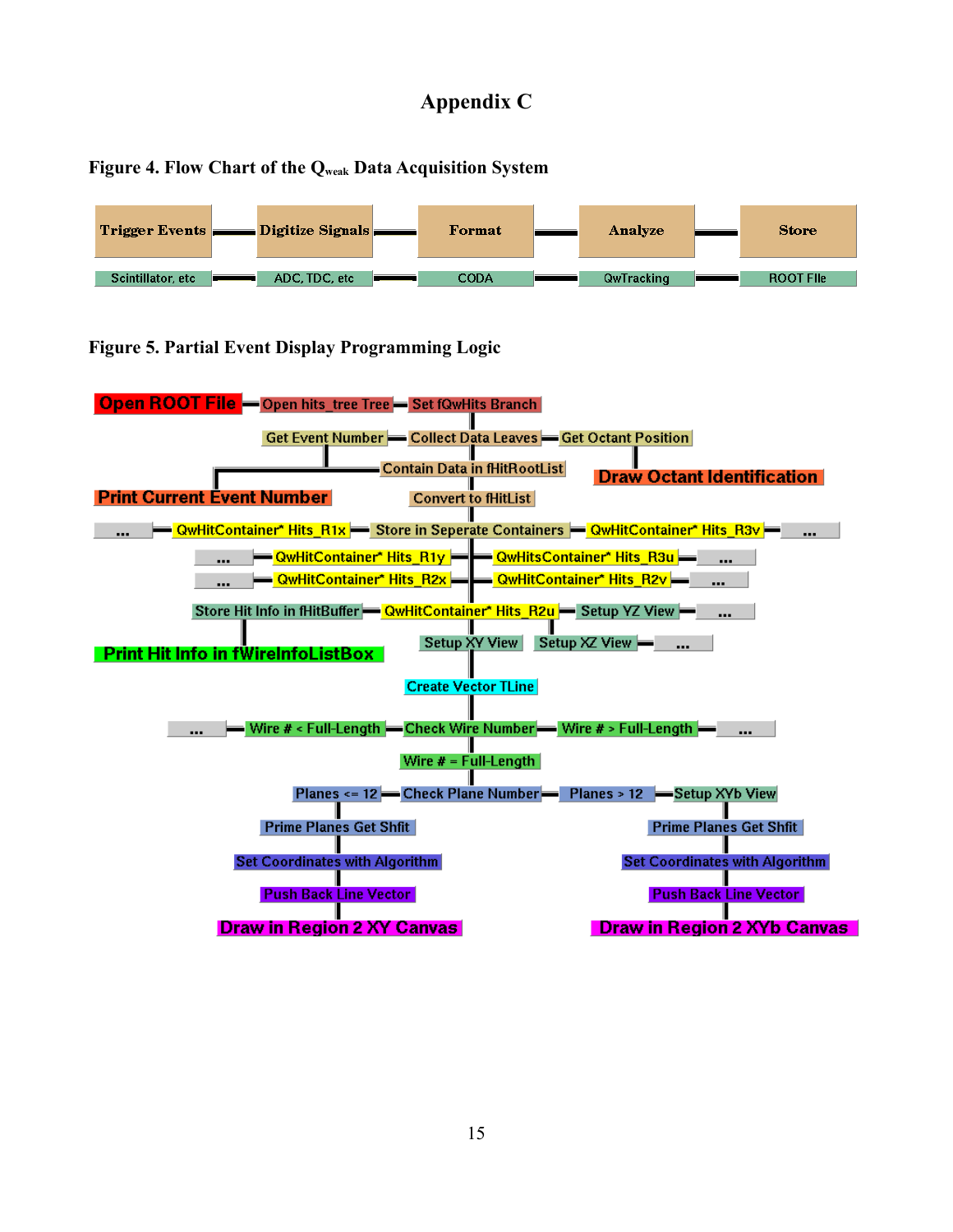## **Appendix D**

```
Figure 6. Code Snippet of Region 2 U Plane XY View Logic<br>
/soc(000011100ntainer:::tierator filt = Hits_R2u->begin(); ffit 1= Hits_R2u->end(); ffit++){<br>
Inte_Line_inte_1 Line_1 Line_1 Line_1 Line_1 Line_1 Line_1 Line_1 Li
        ese 24:<br>fPShift = .5*R2_UVDIST*R2_CM; // Half drift cell distance<br>if (fWire == R2_FULLWIREI || fWire == R2_FULLWIRE2)<br>fShiftTrim = I;
         break.
    New,<br>
if (filme > 12) // If on second arm, draw in appropriate tab<br>
if (fwire < R2 FULLWIRE1) {<br>
if (wire < R2 FULLWIRE1) {<br>
Line. SetX1(.5 - (R2 WDITH*R2 CM*.5) );<br>
Line. SetX1(.5 + (R2 WDITH*R2 CM*.5));<br>
Line. SetY2(.5 +
     LINE.SEV2(.5 - (RZ_LENGIN-RZ_CM-.5) + (((RZ_OVUISI-RZ_CM-(IWIIE - ISHILLILM)) + IFSHILL)<br>
alse if (fWire < R2_FULUTRE2){<br>
Line.SetX[(5 - (R2_UEUTRER_CM+.5) - (R2_UVUIST+R2_CM+fWire) - fPShift);<br>
Line.SetX[(5 - (R2_WIDTH+R2
    Line.SetY2(.5 + (RZ_LENGIH*RZ_CM*.5));<br>else{<br>Line.SetXI(.5 - (R2_WIDTH*R2_CM*.5));<br>Line.SetXI(.5 + (R2_LENGTH*RZ_CM*.5) - (((R2_WIDTH*R2_CM) - (R2_UVDIST*R2_CM*(fWire - R2_FULLWIRE1)) - fPShift)*tan(R2_ANGLE*TMath::DegToRa
     Line. SetLineColor (kGreen);<br>Line_R2u.push_back(Line);<br>Line_R2u.back().Draw();
 \rightarrow
```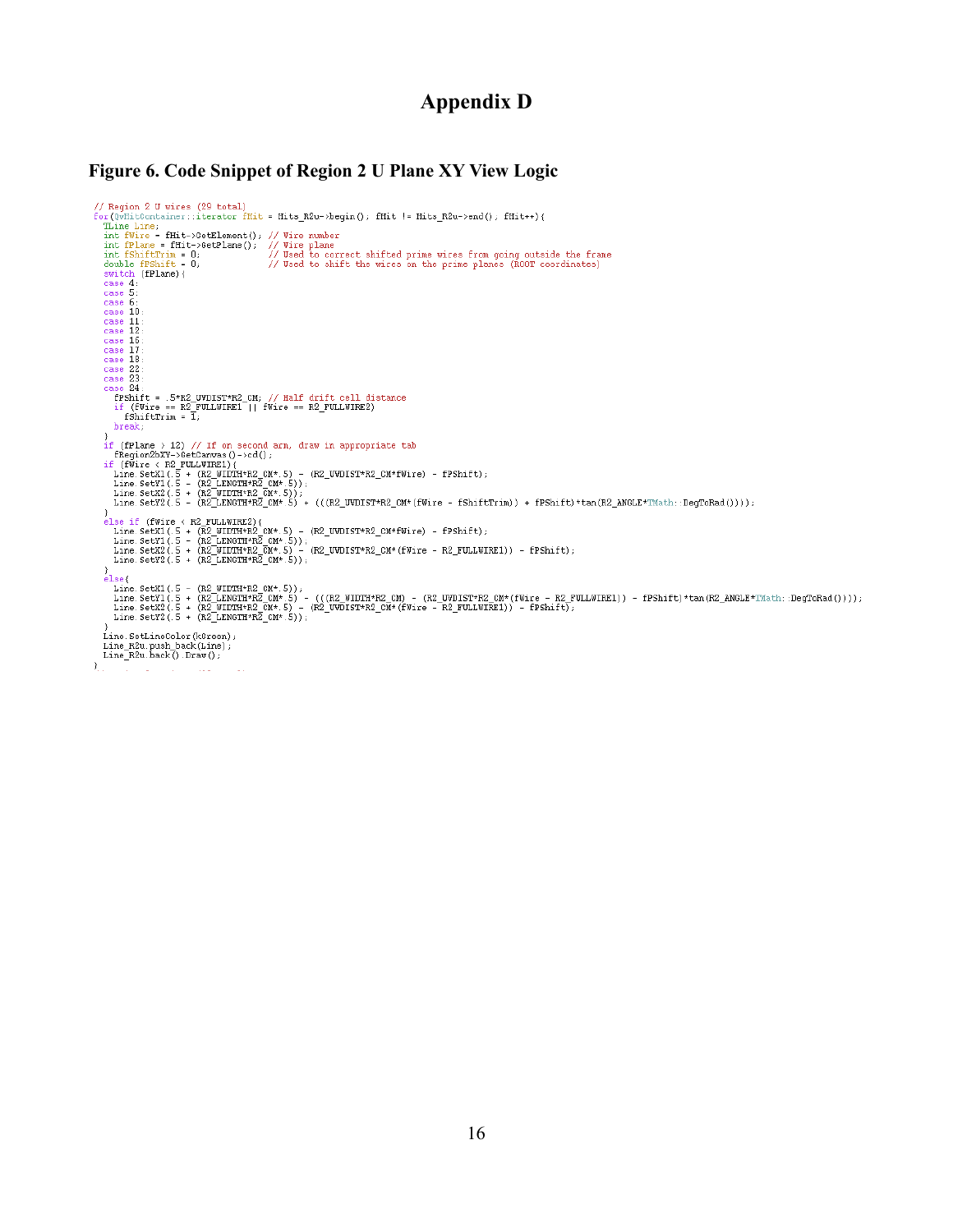# **Appendix E**



## **Figure 7. Screen Shot of the Qweak 2D Single Event Display**